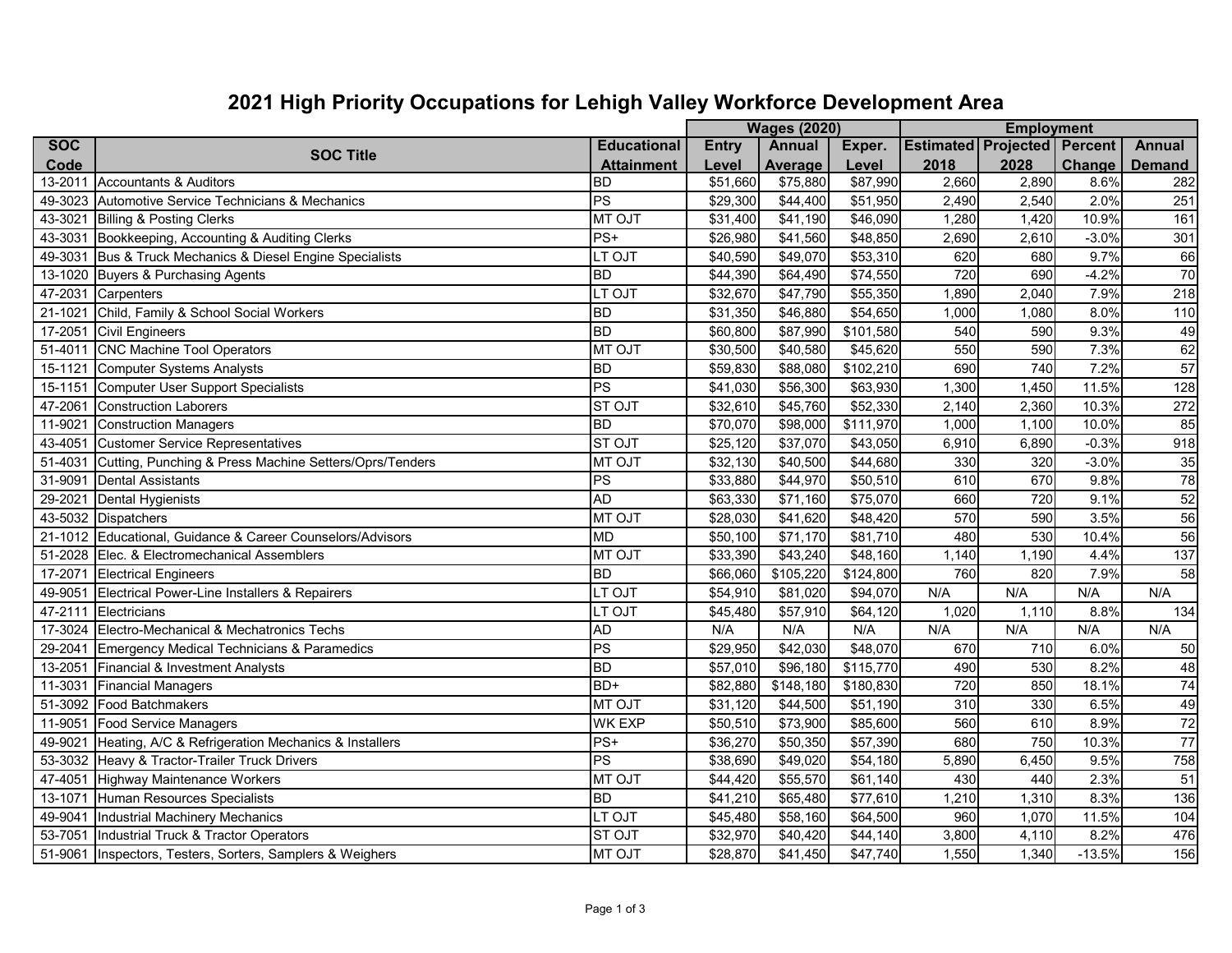| Code<br>2018<br>2028<br><b>Attainment</b><br>Average<br>Level<br>Level<br><b>Demand</b><br>43-9041<br><b>MT OJT</b><br>\$38,090<br>\$49,380<br>\$55,030<br>640<br>640<br>0.0%<br>Insurance Claims & Policy Processing Clerks<br>64<br>980<br>41-3021<br><b>MT OJT</b><br>\$29,520<br>\$71,600<br>\$92,640<br>890<br>10.1%<br>100<br>Insurance Sales Agents<br><b>ST OJT</b><br>\$38,040<br>670<br>700<br>4.5%<br>43-4111<br>Interviewers (Contact Tracers)<br>\$27,290<br>\$43,420<br>88<br>PS<br>29-2061<br>Licensed Practical & Licensed Vocational Nurses<br>\$43,750<br>\$51,290<br>\$55,060<br>1,840<br>2,120<br>15.2%<br>178<br>53-3033 Light Truck Drivers<br><b>ST OJT</b><br>\$22,270<br>\$37,010<br>\$44,380<br>2,240<br>2,430<br>8.5%<br>285<br><b>ST OJT</b><br>\$33,830<br>\$37,290<br>320<br>350<br>9.4%<br>48<br>53-7063 Machine Feeders & Offbearers<br>\$39,030<br>\$57,070<br>3,630<br>3,950<br>8.8%<br>399<br>49-9071<br>Maintenance & Repair Workers, General<br><b>MT OJT</b><br>\$30,770<br>\$48,300<br>49-9043 Maintenance Workers, Machinery<br>LT OJT<br>\$38,470<br>\$56,060<br>\$64,860<br>230<br>260<br>13.0%<br>25<br>BD+<br>\$115,290<br>890<br>99<br>13-1111<br><b>Management Analysts</b><br>\$59,150<br>\$96,570<br>1,000<br>12.4%<br>BD+<br>90<br>\$60,310<br>\$96,410<br>\$114,460<br>810<br>990<br>22.2%<br>11-9111<br>Medical & Health Services Managers<br><b>MT OJT</b><br>1,380<br>1,590<br>187<br>43-6013 Medical Secretaries & Administrative Assistants<br>\$28,750<br>\$35,860<br>\$39,420<br>15.2%<br>\$46,250<br>630<br>650<br>3.2%<br>76<br>51-9023 Mixing & Blending Machine Setters/Oprs/Tenders<br><b>MT OJT</b><br>\$31,470<br>\$53,640<br>51-4081<br><b>MT OJT</b><br>\$30,810<br>\$42,080<br>\$47,720<br>440<br>470<br>6.8%<br>Multiple Machine Tool Setters/Oprs/Tenders<br>51<br>PS<br>31-1014<br>\$28,390<br>\$34,470<br>\$37,500<br>4,480<br>5,010<br>11.8%<br>585<br><b>Nursing Assistants</b><br><b>ST OJT</b><br>43-9061<br>\$24,710<br>\$38,240<br>\$45,000<br>8,380<br>$-2.5%$<br>969<br>Office Clerks, General<br>8,170<br>85<br>47-2073 Operating Engineers<br><b>MT OJT</b><br>\$41,430<br>\$57,720<br>\$65,860<br>660<br>710<br>7.6%<br>274<br><b>MT OJT</b><br>\$27,690<br>\$39,430<br>\$45,310<br>2,120<br>2,290<br>8.0%<br>51-9111<br>Packaging & Filling Machine Oprs/Tenders<br>520<br>55<br>47-2141<br>Painters, Construction & Maintenance<br><b>MT OJT</b><br>\$33,140<br>\$44,940<br>\$50,840<br>490<br>6.1%<br><b>AD</b><br>\$35,170<br>\$50,900<br>370<br>430<br>16.2%<br>48<br>23-2011<br>\$58,770<br>Paralegals & Legal Assistants<br>79<br><b>MT OJT</b><br>850<br>920<br>29-2052 Pharmacy Technicians<br>\$21,750<br>\$29,770<br>\$33,780<br>8.2%<br>PS<br>610<br>31-9097<br>\$32,350<br>\$38,160<br>\$41,060<br>510<br>19.6%<br>69<br>Phlebotomists<br><b>AD</b><br>270<br>340<br>45<br>31-2021<br>\$43,150<br>\$56,670<br>\$63,430<br>25.9%<br><b>Physical Therapist Assistants</b><br>LT OJT<br>960<br>\$60,090<br>\$67,910<br>1,100<br>14.6%<br>127<br>47-2152 Plumbers, Pipefitters & Steamfitters<br>\$44,440<br><b>MT OJT</b><br>1,140<br>43-5061<br>Production, Planning & Expediting Clerks<br>\$34,710<br>\$46,350<br>\$52,170<br>1,280<br>12.3%<br>140<br><b>BD</b><br>27-3031<br><b>Public Relations Specialists</b><br>\$39,150<br>\$60,940<br>\$71,830<br>380<br>420<br>10.5%<br>45<br><b>AD</b><br>29-2034 Radiologic Technologists & Technicians<br>\$42,950<br>\$55,910<br>\$62,390<br>790<br>860<br>8.9%<br>52<br><b>BD</b><br>658<br>29-1141<br>\$53,940<br>\$70,660<br>\$79,020<br>9,270<br>10,560<br>13.9%<br><b>Registered Nurses</b><br><b>ST OJT</b><br>\$39,240<br>490<br>43-6014 Secretaries & Administrative Assistants<br>\$27,650<br>\$45,030<br>4,820<br>4,500<br>$-6.6%$<br><b>BD</b><br>89<br>\$66,510<br>\$97,660<br>\$113,230<br>880<br>1,080<br>22.7%<br>15-1132 Software Developers, Applications<br>BD+<br>$\overline{$}57,950$<br>640<br>700<br>56<br>25-2052 Special Education Teachers, Kindergarten & Elementary School<br>\$74,860<br>\$83,320<br>9.4%<br><b>BD</b><br>21-1018<br>Substance Abuse, Behavioral Disorder & MH Counselors<br>\$47,970<br>\$54,860<br>800<br>920<br>100<br>\$34,180<br>15.0%<br><b>WK EXP</b><br>790<br>870<br>47-1011<br>Supervisors - Construction & Extraction Workers<br>\$51,700<br>\$77,460<br>\$90,350<br>10.1%<br>95<br>460<br>490<br>58<br>37-1011<br><b>WK EXP</b><br>\$29,780<br>\$49,170<br>\$58,860<br>6.5%<br>Supervisors - Housekeeping & Janitorial Workers<br>6.8%<br>49-1011 Supervisors - Mechanics, Installers & Repairers<br><b>WK EXP</b><br>\$74,490<br>\$84,300<br>1,030<br>1,100<br>\$54,860<br>105<br>41-1012 Supervisors - Non-Retail Sales Workers<br>\$102,390<br>\$127,580<br><b>WK EXP</b><br>\$52,000<br>880<br>880<br>0.0%<br>83<br>43-1011<br>Supervisors - Office & Administrative Support Workers<br><b>WK EXP</b><br>\$39,270<br>\$59,910<br>\$70,230<br>3,420<br>3,470<br>1.5%<br>366<br>4.9%<br>178<br>51-1011<br>Supervisors - Production & Operating Workers<br><b>WK EXP</b><br>\$45,650<br>\$65,370<br>\$75,240<br>1,640<br>1,720<br>344<br>Supervisors - Retail Sales Workers<br><b>WK EXP</b><br>\$56,720<br>3,110<br>3,120<br>0.3%<br>41-1011<br>\$27,140<br>\$46,860<br>N/A<br>N/A<br>N/A<br>49-9052 Telecommunications Line Installers & Repairers<br>LT OJT<br>N/A<br>N/A<br>N/A<br>N/A<br>BD+<br>\$59,800<br>\$70,690<br>530<br>590<br>66<br>13-1151 Training & Development Specialists<br>\$38,030<br>11.3% | <b>SOC</b> | <b>SOC Title</b> | <b>Educational</b> | <b>Entry</b> | <b>Annual</b> | Exper. | <b>Estimated Projected Percent</b> |        | <b>Annual</b> |
|-----------------------------------------------------------------------------------------------------------------------------------------------------------------------------------------------------------------------------------------------------------------------------------------------------------------------------------------------------------------------------------------------------------------------------------------------------------------------------------------------------------------------------------------------------------------------------------------------------------------------------------------------------------------------------------------------------------------------------------------------------------------------------------------------------------------------------------------------------------------------------------------------------------------------------------------------------------------------------------------------------------------------------------------------------------------------------------------------------------------------------------------------------------------------------------------------------------------------------------------------------------------------------------------------------------------------------------------------------------------------------------------------------------------------------------------------------------------------------------------------------------------------------------------------------------------------------------------------------------------------------------------------------------------------------------------------------------------------------------------------------------------------------------------------------------------------------------------------------------------------------------------------------------------------------------------------------------------------------------------------------------------------------------------------------------------------------------------------------------------------------------------------------------------------------------------------------------------------------------------------------------------------------------------------------------------------------------------------------------------------------------------------------------------------------------------------------------------------------------------------------------------------------------------------------------------------------------------------------------------------------------------------------------------------------------------------------------------------------------------------------------------------------------------------------------------------------------------------------------------------------------------------------------------------------------------------------------------------------------------------------------------------------------------------------------------------------------------------------------------------------------------------------------------------------------------------------------------------------------------------------------------------------------------------------------------------------------------------------------------------------------------------------------------------------------------------------------------------------------------------------------------------------------------------------------------------------------------------------------------------------------------------------------------------------------------------------------------------------------------------------------------------------------------------------------------------------------------------------------------------------------------------------------------------------------------------------------------------------------------------------------------------------------------------------------------------------------------------------------------------------------------------------------------------------------------------------------------------------------------------------------------------------------------------------------------------------------------------------------------------------------------------------------------------------------------------------------------------------------------------------------------------------------------------------------------------------------------------------------------------------------------------------------------------------------------------------------------------------------------------------------------------------------------------------------------------------------------------------------------------------------------------------------------------------------------------------------------------------------------------------------------------------------------------------------------------------------------------------------------------------------------------------------------------------------------------------------------------------------------------------------------------------------------------------------------------------------------------------------------------------------------------------------------------------------------------------------------------------------------------------------------------|------------|------------------|--------------------|--------------|---------------|--------|------------------------------------|--------|---------------|
|                                                                                                                                                                                                                                                                                                                                                                                                                                                                                                                                                                                                                                                                                                                                                                                                                                                                                                                                                                                                                                                                                                                                                                                                                                                                                                                                                                                                                                                                                                                                                                                                                                                                                                                                                                                                                                                                                                                                                                                                                                                                                                                                                                                                                                                                                                                                                                                                                                                                                                                                                                                                                                                                                                                                                                                                                                                                                                                                                                                                                                                                                                                                                                                                                                                                                                                                                                                                                                                                                                                                                                                                                                                                                                                                                                                                                                                                                                                                                                                                                                                                                                                                                                                                                                                                                                                                                                                                                                                                                                                                                                                                                                                                                                                                                                                                                                                                                                                                                                                                                                                                                                                                                                                                                                                                                                                                                                                                                                                                                                                       |            |                  |                    |              |               |        |                                    | Change |               |
|                                                                                                                                                                                                                                                                                                                                                                                                                                                                                                                                                                                                                                                                                                                                                                                                                                                                                                                                                                                                                                                                                                                                                                                                                                                                                                                                                                                                                                                                                                                                                                                                                                                                                                                                                                                                                                                                                                                                                                                                                                                                                                                                                                                                                                                                                                                                                                                                                                                                                                                                                                                                                                                                                                                                                                                                                                                                                                                                                                                                                                                                                                                                                                                                                                                                                                                                                                                                                                                                                                                                                                                                                                                                                                                                                                                                                                                                                                                                                                                                                                                                                                                                                                                                                                                                                                                                                                                                                                                                                                                                                                                                                                                                                                                                                                                                                                                                                                                                                                                                                                                                                                                                                                                                                                                                                                                                                                                                                                                                                                                       |            |                  |                    |              |               |        |                                    |        |               |
|                                                                                                                                                                                                                                                                                                                                                                                                                                                                                                                                                                                                                                                                                                                                                                                                                                                                                                                                                                                                                                                                                                                                                                                                                                                                                                                                                                                                                                                                                                                                                                                                                                                                                                                                                                                                                                                                                                                                                                                                                                                                                                                                                                                                                                                                                                                                                                                                                                                                                                                                                                                                                                                                                                                                                                                                                                                                                                                                                                                                                                                                                                                                                                                                                                                                                                                                                                                                                                                                                                                                                                                                                                                                                                                                                                                                                                                                                                                                                                                                                                                                                                                                                                                                                                                                                                                                                                                                                                                                                                                                                                                                                                                                                                                                                                                                                                                                                                                                                                                                                                                                                                                                                                                                                                                                                                                                                                                                                                                                                                                       |            |                  |                    |              |               |        |                                    |        |               |
|                                                                                                                                                                                                                                                                                                                                                                                                                                                                                                                                                                                                                                                                                                                                                                                                                                                                                                                                                                                                                                                                                                                                                                                                                                                                                                                                                                                                                                                                                                                                                                                                                                                                                                                                                                                                                                                                                                                                                                                                                                                                                                                                                                                                                                                                                                                                                                                                                                                                                                                                                                                                                                                                                                                                                                                                                                                                                                                                                                                                                                                                                                                                                                                                                                                                                                                                                                                                                                                                                                                                                                                                                                                                                                                                                                                                                                                                                                                                                                                                                                                                                                                                                                                                                                                                                                                                                                                                                                                                                                                                                                                                                                                                                                                                                                                                                                                                                                                                                                                                                                                                                                                                                                                                                                                                                                                                                                                                                                                                                                                       |            |                  |                    |              |               |        |                                    |        |               |
|                                                                                                                                                                                                                                                                                                                                                                                                                                                                                                                                                                                                                                                                                                                                                                                                                                                                                                                                                                                                                                                                                                                                                                                                                                                                                                                                                                                                                                                                                                                                                                                                                                                                                                                                                                                                                                                                                                                                                                                                                                                                                                                                                                                                                                                                                                                                                                                                                                                                                                                                                                                                                                                                                                                                                                                                                                                                                                                                                                                                                                                                                                                                                                                                                                                                                                                                                                                                                                                                                                                                                                                                                                                                                                                                                                                                                                                                                                                                                                                                                                                                                                                                                                                                                                                                                                                                                                                                                                                                                                                                                                                                                                                                                                                                                                                                                                                                                                                                                                                                                                                                                                                                                                                                                                                                                                                                                                                                                                                                                                                       |            |                  |                    |              |               |        |                                    |        |               |
|                                                                                                                                                                                                                                                                                                                                                                                                                                                                                                                                                                                                                                                                                                                                                                                                                                                                                                                                                                                                                                                                                                                                                                                                                                                                                                                                                                                                                                                                                                                                                                                                                                                                                                                                                                                                                                                                                                                                                                                                                                                                                                                                                                                                                                                                                                                                                                                                                                                                                                                                                                                                                                                                                                                                                                                                                                                                                                                                                                                                                                                                                                                                                                                                                                                                                                                                                                                                                                                                                                                                                                                                                                                                                                                                                                                                                                                                                                                                                                                                                                                                                                                                                                                                                                                                                                                                                                                                                                                                                                                                                                                                                                                                                                                                                                                                                                                                                                                                                                                                                                                                                                                                                                                                                                                                                                                                                                                                                                                                                                                       |            |                  |                    |              |               |        |                                    |        |               |
|                                                                                                                                                                                                                                                                                                                                                                                                                                                                                                                                                                                                                                                                                                                                                                                                                                                                                                                                                                                                                                                                                                                                                                                                                                                                                                                                                                                                                                                                                                                                                                                                                                                                                                                                                                                                                                                                                                                                                                                                                                                                                                                                                                                                                                                                                                                                                                                                                                                                                                                                                                                                                                                                                                                                                                                                                                                                                                                                                                                                                                                                                                                                                                                                                                                                                                                                                                                                                                                                                                                                                                                                                                                                                                                                                                                                                                                                                                                                                                                                                                                                                                                                                                                                                                                                                                                                                                                                                                                                                                                                                                                                                                                                                                                                                                                                                                                                                                                                                                                                                                                                                                                                                                                                                                                                                                                                                                                                                                                                                                                       |            |                  |                    |              |               |        |                                    |        |               |
|                                                                                                                                                                                                                                                                                                                                                                                                                                                                                                                                                                                                                                                                                                                                                                                                                                                                                                                                                                                                                                                                                                                                                                                                                                                                                                                                                                                                                                                                                                                                                                                                                                                                                                                                                                                                                                                                                                                                                                                                                                                                                                                                                                                                                                                                                                                                                                                                                                                                                                                                                                                                                                                                                                                                                                                                                                                                                                                                                                                                                                                                                                                                                                                                                                                                                                                                                                                                                                                                                                                                                                                                                                                                                                                                                                                                                                                                                                                                                                                                                                                                                                                                                                                                                                                                                                                                                                                                                                                                                                                                                                                                                                                                                                                                                                                                                                                                                                                                                                                                                                                                                                                                                                                                                                                                                                                                                                                                                                                                                                                       |            |                  |                    |              |               |        |                                    |        |               |
|                                                                                                                                                                                                                                                                                                                                                                                                                                                                                                                                                                                                                                                                                                                                                                                                                                                                                                                                                                                                                                                                                                                                                                                                                                                                                                                                                                                                                                                                                                                                                                                                                                                                                                                                                                                                                                                                                                                                                                                                                                                                                                                                                                                                                                                                                                                                                                                                                                                                                                                                                                                                                                                                                                                                                                                                                                                                                                                                                                                                                                                                                                                                                                                                                                                                                                                                                                                                                                                                                                                                                                                                                                                                                                                                                                                                                                                                                                                                                                                                                                                                                                                                                                                                                                                                                                                                                                                                                                                                                                                                                                                                                                                                                                                                                                                                                                                                                                                                                                                                                                                                                                                                                                                                                                                                                                                                                                                                                                                                                                                       |            |                  |                    |              |               |        |                                    |        |               |
|                                                                                                                                                                                                                                                                                                                                                                                                                                                                                                                                                                                                                                                                                                                                                                                                                                                                                                                                                                                                                                                                                                                                                                                                                                                                                                                                                                                                                                                                                                                                                                                                                                                                                                                                                                                                                                                                                                                                                                                                                                                                                                                                                                                                                                                                                                                                                                                                                                                                                                                                                                                                                                                                                                                                                                                                                                                                                                                                                                                                                                                                                                                                                                                                                                                                                                                                                                                                                                                                                                                                                                                                                                                                                                                                                                                                                                                                                                                                                                                                                                                                                                                                                                                                                                                                                                                                                                                                                                                                                                                                                                                                                                                                                                                                                                                                                                                                                                                                                                                                                                                                                                                                                                                                                                                                                                                                                                                                                                                                                                                       |            |                  |                    |              |               |        |                                    |        |               |
|                                                                                                                                                                                                                                                                                                                                                                                                                                                                                                                                                                                                                                                                                                                                                                                                                                                                                                                                                                                                                                                                                                                                                                                                                                                                                                                                                                                                                                                                                                                                                                                                                                                                                                                                                                                                                                                                                                                                                                                                                                                                                                                                                                                                                                                                                                                                                                                                                                                                                                                                                                                                                                                                                                                                                                                                                                                                                                                                                                                                                                                                                                                                                                                                                                                                                                                                                                                                                                                                                                                                                                                                                                                                                                                                                                                                                                                                                                                                                                                                                                                                                                                                                                                                                                                                                                                                                                                                                                                                                                                                                                                                                                                                                                                                                                                                                                                                                                                                                                                                                                                                                                                                                                                                                                                                                                                                                                                                                                                                                                                       |            |                  |                    |              |               |        |                                    |        |               |
|                                                                                                                                                                                                                                                                                                                                                                                                                                                                                                                                                                                                                                                                                                                                                                                                                                                                                                                                                                                                                                                                                                                                                                                                                                                                                                                                                                                                                                                                                                                                                                                                                                                                                                                                                                                                                                                                                                                                                                                                                                                                                                                                                                                                                                                                                                                                                                                                                                                                                                                                                                                                                                                                                                                                                                                                                                                                                                                                                                                                                                                                                                                                                                                                                                                                                                                                                                                                                                                                                                                                                                                                                                                                                                                                                                                                                                                                                                                                                                                                                                                                                                                                                                                                                                                                                                                                                                                                                                                                                                                                                                                                                                                                                                                                                                                                                                                                                                                                                                                                                                                                                                                                                                                                                                                                                                                                                                                                                                                                                                                       |            |                  |                    |              |               |        |                                    |        |               |
|                                                                                                                                                                                                                                                                                                                                                                                                                                                                                                                                                                                                                                                                                                                                                                                                                                                                                                                                                                                                                                                                                                                                                                                                                                                                                                                                                                                                                                                                                                                                                                                                                                                                                                                                                                                                                                                                                                                                                                                                                                                                                                                                                                                                                                                                                                                                                                                                                                                                                                                                                                                                                                                                                                                                                                                                                                                                                                                                                                                                                                                                                                                                                                                                                                                                                                                                                                                                                                                                                                                                                                                                                                                                                                                                                                                                                                                                                                                                                                                                                                                                                                                                                                                                                                                                                                                                                                                                                                                                                                                                                                                                                                                                                                                                                                                                                                                                                                                                                                                                                                                                                                                                                                                                                                                                                                                                                                                                                                                                                                                       |            |                  |                    |              |               |        |                                    |        |               |
|                                                                                                                                                                                                                                                                                                                                                                                                                                                                                                                                                                                                                                                                                                                                                                                                                                                                                                                                                                                                                                                                                                                                                                                                                                                                                                                                                                                                                                                                                                                                                                                                                                                                                                                                                                                                                                                                                                                                                                                                                                                                                                                                                                                                                                                                                                                                                                                                                                                                                                                                                                                                                                                                                                                                                                                                                                                                                                                                                                                                                                                                                                                                                                                                                                                                                                                                                                                                                                                                                                                                                                                                                                                                                                                                                                                                                                                                                                                                                                                                                                                                                                                                                                                                                                                                                                                                                                                                                                                                                                                                                                                                                                                                                                                                                                                                                                                                                                                                                                                                                                                                                                                                                                                                                                                                                                                                                                                                                                                                                                                       |            |                  |                    |              |               |        |                                    |        |               |
|                                                                                                                                                                                                                                                                                                                                                                                                                                                                                                                                                                                                                                                                                                                                                                                                                                                                                                                                                                                                                                                                                                                                                                                                                                                                                                                                                                                                                                                                                                                                                                                                                                                                                                                                                                                                                                                                                                                                                                                                                                                                                                                                                                                                                                                                                                                                                                                                                                                                                                                                                                                                                                                                                                                                                                                                                                                                                                                                                                                                                                                                                                                                                                                                                                                                                                                                                                                                                                                                                                                                                                                                                                                                                                                                                                                                                                                                                                                                                                                                                                                                                                                                                                                                                                                                                                                                                                                                                                                                                                                                                                                                                                                                                                                                                                                                                                                                                                                                                                                                                                                                                                                                                                                                                                                                                                                                                                                                                                                                                                                       |            |                  |                    |              |               |        |                                    |        |               |
|                                                                                                                                                                                                                                                                                                                                                                                                                                                                                                                                                                                                                                                                                                                                                                                                                                                                                                                                                                                                                                                                                                                                                                                                                                                                                                                                                                                                                                                                                                                                                                                                                                                                                                                                                                                                                                                                                                                                                                                                                                                                                                                                                                                                                                                                                                                                                                                                                                                                                                                                                                                                                                                                                                                                                                                                                                                                                                                                                                                                                                                                                                                                                                                                                                                                                                                                                                                                                                                                                                                                                                                                                                                                                                                                                                                                                                                                                                                                                                                                                                                                                                                                                                                                                                                                                                                                                                                                                                                                                                                                                                                                                                                                                                                                                                                                                                                                                                                                                                                                                                                                                                                                                                                                                                                                                                                                                                                                                                                                                                                       |            |                  |                    |              |               |        |                                    |        |               |
|                                                                                                                                                                                                                                                                                                                                                                                                                                                                                                                                                                                                                                                                                                                                                                                                                                                                                                                                                                                                                                                                                                                                                                                                                                                                                                                                                                                                                                                                                                                                                                                                                                                                                                                                                                                                                                                                                                                                                                                                                                                                                                                                                                                                                                                                                                                                                                                                                                                                                                                                                                                                                                                                                                                                                                                                                                                                                                                                                                                                                                                                                                                                                                                                                                                                                                                                                                                                                                                                                                                                                                                                                                                                                                                                                                                                                                                                                                                                                                                                                                                                                                                                                                                                                                                                                                                                                                                                                                                                                                                                                                                                                                                                                                                                                                                                                                                                                                                                                                                                                                                                                                                                                                                                                                                                                                                                                                                                                                                                                                                       |            |                  |                    |              |               |        |                                    |        |               |
|                                                                                                                                                                                                                                                                                                                                                                                                                                                                                                                                                                                                                                                                                                                                                                                                                                                                                                                                                                                                                                                                                                                                                                                                                                                                                                                                                                                                                                                                                                                                                                                                                                                                                                                                                                                                                                                                                                                                                                                                                                                                                                                                                                                                                                                                                                                                                                                                                                                                                                                                                                                                                                                                                                                                                                                                                                                                                                                                                                                                                                                                                                                                                                                                                                                                                                                                                                                                                                                                                                                                                                                                                                                                                                                                                                                                                                                                                                                                                                                                                                                                                                                                                                                                                                                                                                                                                                                                                                                                                                                                                                                                                                                                                                                                                                                                                                                                                                                                                                                                                                                                                                                                                                                                                                                                                                                                                                                                                                                                                                                       |            |                  |                    |              |               |        |                                    |        |               |
|                                                                                                                                                                                                                                                                                                                                                                                                                                                                                                                                                                                                                                                                                                                                                                                                                                                                                                                                                                                                                                                                                                                                                                                                                                                                                                                                                                                                                                                                                                                                                                                                                                                                                                                                                                                                                                                                                                                                                                                                                                                                                                                                                                                                                                                                                                                                                                                                                                                                                                                                                                                                                                                                                                                                                                                                                                                                                                                                                                                                                                                                                                                                                                                                                                                                                                                                                                                                                                                                                                                                                                                                                                                                                                                                                                                                                                                                                                                                                                                                                                                                                                                                                                                                                                                                                                                                                                                                                                                                                                                                                                                                                                                                                                                                                                                                                                                                                                                                                                                                                                                                                                                                                                                                                                                                                                                                                                                                                                                                                                                       |            |                  |                    |              |               |        |                                    |        |               |
|                                                                                                                                                                                                                                                                                                                                                                                                                                                                                                                                                                                                                                                                                                                                                                                                                                                                                                                                                                                                                                                                                                                                                                                                                                                                                                                                                                                                                                                                                                                                                                                                                                                                                                                                                                                                                                                                                                                                                                                                                                                                                                                                                                                                                                                                                                                                                                                                                                                                                                                                                                                                                                                                                                                                                                                                                                                                                                                                                                                                                                                                                                                                                                                                                                                                                                                                                                                                                                                                                                                                                                                                                                                                                                                                                                                                                                                                                                                                                                                                                                                                                                                                                                                                                                                                                                                                                                                                                                                                                                                                                                                                                                                                                                                                                                                                                                                                                                                                                                                                                                                                                                                                                                                                                                                                                                                                                                                                                                                                                                                       |            |                  |                    |              |               |        |                                    |        |               |
|                                                                                                                                                                                                                                                                                                                                                                                                                                                                                                                                                                                                                                                                                                                                                                                                                                                                                                                                                                                                                                                                                                                                                                                                                                                                                                                                                                                                                                                                                                                                                                                                                                                                                                                                                                                                                                                                                                                                                                                                                                                                                                                                                                                                                                                                                                                                                                                                                                                                                                                                                                                                                                                                                                                                                                                                                                                                                                                                                                                                                                                                                                                                                                                                                                                                                                                                                                                                                                                                                                                                                                                                                                                                                                                                                                                                                                                                                                                                                                                                                                                                                                                                                                                                                                                                                                                                                                                                                                                                                                                                                                                                                                                                                                                                                                                                                                                                                                                                                                                                                                                                                                                                                                                                                                                                                                                                                                                                                                                                                                                       |            |                  |                    |              |               |        |                                    |        |               |
|                                                                                                                                                                                                                                                                                                                                                                                                                                                                                                                                                                                                                                                                                                                                                                                                                                                                                                                                                                                                                                                                                                                                                                                                                                                                                                                                                                                                                                                                                                                                                                                                                                                                                                                                                                                                                                                                                                                                                                                                                                                                                                                                                                                                                                                                                                                                                                                                                                                                                                                                                                                                                                                                                                                                                                                                                                                                                                                                                                                                                                                                                                                                                                                                                                                                                                                                                                                                                                                                                                                                                                                                                                                                                                                                                                                                                                                                                                                                                                                                                                                                                                                                                                                                                                                                                                                                                                                                                                                                                                                                                                                                                                                                                                                                                                                                                                                                                                                                                                                                                                                                                                                                                                                                                                                                                                                                                                                                                                                                                                                       |            |                  |                    |              |               |        |                                    |        |               |
|                                                                                                                                                                                                                                                                                                                                                                                                                                                                                                                                                                                                                                                                                                                                                                                                                                                                                                                                                                                                                                                                                                                                                                                                                                                                                                                                                                                                                                                                                                                                                                                                                                                                                                                                                                                                                                                                                                                                                                                                                                                                                                                                                                                                                                                                                                                                                                                                                                                                                                                                                                                                                                                                                                                                                                                                                                                                                                                                                                                                                                                                                                                                                                                                                                                                                                                                                                                                                                                                                                                                                                                                                                                                                                                                                                                                                                                                                                                                                                                                                                                                                                                                                                                                                                                                                                                                                                                                                                                                                                                                                                                                                                                                                                                                                                                                                                                                                                                                                                                                                                                                                                                                                                                                                                                                                                                                                                                                                                                                                                                       |            |                  |                    |              |               |        |                                    |        |               |
|                                                                                                                                                                                                                                                                                                                                                                                                                                                                                                                                                                                                                                                                                                                                                                                                                                                                                                                                                                                                                                                                                                                                                                                                                                                                                                                                                                                                                                                                                                                                                                                                                                                                                                                                                                                                                                                                                                                                                                                                                                                                                                                                                                                                                                                                                                                                                                                                                                                                                                                                                                                                                                                                                                                                                                                                                                                                                                                                                                                                                                                                                                                                                                                                                                                                                                                                                                                                                                                                                                                                                                                                                                                                                                                                                                                                                                                                                                                                                                                                                                                                                                                                                                                                                                                                                                                                                                                                                                                                                                                                                                                                                                                                                                                                                                                                                                                                                                                                                                                                                                                                                                                                                                                                                                                                                                                                                                                                                                                                                                                       |            |                  |                    |              |               |        |                                    |        |               |
|                                                                                                                                                                                                                                                                                                                                                                                                                                                                                                                                                                                                                                                                                                                                                                                                                                                                                                                                                                                                                                                                                                                                                                                                                                                                                                                                                                                                                                                                                                                                                                                                                                                                                                                                                                                                                                                                                                                                                                                                                                                                                                                                                                                                                                                                                                                                                                                                                                                                                                                                                                                                                                                                                                                                                                                                                                                                                                                                                                                                                                                                                                                                                                                                                                                                                                                                                                                                                                                                                                                                                                                                                                                                                                                                                                                                                                                                                                                                                                                                                                                                                                                                                                                                                                                                                                                                                                                                                                                                                                                                                                                                                                                                                                                                                                                                                                                                                                                                                                                                                                                                                                                                                                                                                                                                                                                                                                                                                                                                                                                       |            |                  |                    |              |               |        |                                    |        |               |
|                                                                                                                                                                                                                                                                                                                                                                                                                                                                                                                                                                                                                                                                                                                                                                                                                                                                                                                                                                                                                                                                                                                                                                                                                                                                                                                                                                                                                                                                                                                                                                                                                                                                                                                                                                                                                                                                                                                                                                                                                                                                                                                                                                                                                                                                                                                                                                                                                                                                                                                                                                                                                                                                                                                                                                                                                                                                                                                                                                                                                                                                                                                                                                                                                                                                                                                                                                                                                                                                                                                                                                                                                                                                                                                                                                                                                                                                                                                                                                                                                                                                                                                                                                                                                                                                                                                                                                                                                                                                                                                                                                                                                                                                                                                                                                                                                                                                                                                                                                                                                                                                                                                                                                                                                                                                                                                                                                                                                                                                                                                       |            |                  |                    |              |               |        |                                    |        |               |
|                                                                                                                                                                                                                                                                                                                                                                                                                                                                                                                                                                                                                                                                                                                                                                                                                                                                                                                                                                                                                                                                                                                                                                                                                                                                                                                                                                                                                                                                                                                                                                                                                                                                                                                                                                                                                                                                                                                                                                                                                                                                                                                                                                                                                                                                                                                                                                                                                                                                                                                                                                                                                                                                                                                                                                                                                                                                                                                                                                                                                                                                                                                                                                                                                                                                                                                                                                                                                                                                                                                                                                                                                                                                                                                                                                                                                                                                                                                                                                                                                                                                                                                                                                                                                                                                                                                                                                                                                                                                                                                                                                                                                                                                                                                                                                                                                                                                                                                                                                                                                                                                                                                                                                                                                                                                                                                                                                                                                                                                                                                       |            |                  |                    |              |               |        |                                    |        |               |
|                                                                                                                                                                                                                                                                                                                                                                                                                                                                                                                                                                                                                                                                                                                                                                                                                                                                                                                                                                                                                                                                                                                                                                                                                                                                                                                                                                                                                                                                                                                                                                                                                                                                                                                                                                                                                                                                                                                                                                                                                                                                                                                                                                                                                                                                                                                                                                                                                                                                                                                                                                                                                                                                                                                                                                                                                                                                                                                                                                                                                                                                                                                                                                                                                                                                                                                                                                                                                                                                                                                                                                                                                                                                                                                                                                                                                                                                                                                                                                                                                                                                                                                                                                                                                                                                                                                                                                                                                                                                                                                                                                                                                                                                                                                                                                                                                                                                                                                                                                                                                                                                                                                                                                                                                                                                                                                                                                                                                                                                                                                       |            |                  |                    |              |               |        |                                    |        |               |
|                                                                                                                                                                                                                                                                                                                                                                                                                                                                                                                                                                                                                                                                                                                                                                                                                                                                                                                                                                                                                                                                                                                                                                                                                                                                                                                                                                                                                                                                                                                                                                                                                                                                                                                                                                                                                                                                                                                                                                                                                                                                                                                                                                                                                                                                                                                                                                                                                                                                                                                                                                                                                                                                                                                                                                                                                                                                                                                                                                                                                                                                                                                                                                                                                                                                                                                                                                                                                                                                                                                                                                                                                                                                                                                                                                                                                                                                                                                                                                                                                                                                                                                                                                                                                                                                                                                                                                                                                                                                                                                                                                                                                                                                                                                                                                                                                                                                                                                                                                                                                                                                                                                                                                                                                                                                                                                                                                                                                                                                                                                       |            |                  |                    |              |               |        |                                    |        |               |
|                                                                                                                                                                                                                                                                                                                                                                                                                                                                                                                                                                                                                                                                                                                                                                                                                                                                                                                                                                                                                                                                                                                                                                                                                                                                                                                                                                                                                                                                                                                                                                                                                                                                                                                                                                                                                                                                                                                                                                                                                                                                                                                                                                                                                                                                                                                                                                                                                                                                                                                                                                                                                                                                                                                                                                                                                                                                                                                                                                                                                                                                                                                                                                                                                                                                                                                                                                                                                                                                                                                                                                                                                                                                                                                                                                                                                                                                                                                                                                                                                                                                                                                                                                                                                                                                                                                                                                                                                                                                                                                                                                                                                                                                                                                                                                                                                                                                                                                                                                                                                                                                                                                                                                                                                                                                                                                                                                                                                                                                                                                       |            |                  |                    |              |               |        |                                    |        |               |
|                                                                                                                                                                                                                                                                                                                                                                                                                                                                                                                                                                                                                                                                                                                                                                                                                                                                                                                                                                                                                                                                                                                                                                                                                                                                                                                                                                                                                                                                                                                                                                                                                                                                                                                                                                                                                                                                                                                                                                                                                                                                                                                                                                                                                                                                                                                                                                                                                                                                                                                                                                                                                                                                                                                                                                                                                                                                                                                                                                                                                                                                                                                                                                                                                                                                                                                                                                                                                                                                                                                                                                                                                                                                                                                                                                                                                                                                                                                                                                                                                                                                                                                                                                                                                                                                                                                                                                                                                                                                                                                                                                                                                                                                                                                                                                                                                                                                                                                                                                                                                                                                                                                                                                                                                                                                                                                                                                                                                                                                                                                       |            |                  |                    |              |               |        |                                    |        |               |
|                                                                                                                                                                                                                                                                                                                                                                                                                                                                                                                                                                                                                                                                                                                                                                                                                                                                                                                                                                                                                                                                                                                                                                                                                                                                                                                                                                                                                                                                                                                                                                                                                                                                                                                                                                                                                                                                                                                                                                                                                                                                                                                                                                                                                                                                                                                                                                                                                                                                                                                                                                                                                                                                                                                                                                                                                                                                                                                                                                                                                                                                                                                                                                                                                                                                                                                                                                                                                                                                                                                                                                                                                                                                                                                                                                                                                                                                                                                                                                                                                                                                                                                                                                                                                                                                                                                                                                                                                                                                                                                                                                                                                                                                                                                                                                                                                                                                                                                                                                                                                                                                                                                                                                                                                                                                                                                                                                                                                                                                                                                       |            |                  |                    |              |               |        |                                    |        |               |
|                                                                                                                                                                                                                                                                                                                                                                                                                                                                                                                                                                                                                                                                                                                                                                                                                                                                                                                                                                                                                                                                                                                                                                                                                                                                                                                                                                                                                                                                                                                                                                                                                                                                                                                                                                                                                                                                                                                                                                                                                                                                                                                                                                                                                                                                                                                                                                                                                                                                                                                                                                                                                                                                                                                                                                                                                                                                                                                                                                                                                                                                                                                                                                                                                                                                                                                                                                                                                                                                                                                                                                                                                                                                                                                                                                                                                                                                                                                                                                                                                                                                                                                                                                                                                                                                                                                                                                                                                                                                                                                                                                                                                                                                                                                                                                                                                                                                                                                                                                                                                                                                                                                                                                                                                                                                                                                                                                                                                                                                                                                       |            |                  |                    |              |               |        |                                    |        |               |
|                                                                                                                                                                                                                                                                                                                                                                                                                                                                                                                                                                                                                                                                                                                                                                                                                                                                                                                                                                                                                                                                                                                                                                                                                                                                                                                                                                                                                                                                                                                                                                                                                                                                                                                                                                                                                                                                                                                                                                                                                                                                                                                                                                                                                                                                                                                                                                                                                                                                                                                                                                                                                                                                                                                                                                                                                                                                                                                                                                                                                                                                                                                                                                                                                                                                                                                                                                                                                                                                                                                                                                                                                                                                                                                                                                                                                                                                                                                                                                                                                                                                                                                                                                                                                                                                                                                                                                                                                                                                                                                                                                                                                                                                                                                                                                                                                                                                                                                                                                                                                                                                                                                                                                                                                                                                                                                                                                                                                                                                                                                       |            |                  |                    |              |               |        |                                    |        |               |
|                                                                                                                                                                                                                                                                                                                                                                                                                                                                                                                                                                                                                                                                                                                                                                                                                                                                                                                                                                                                                                                                                                                                                                                                                                                                                                                                                                                                                                                                                                                                                                                                                                                                                                                                                                                                                                                                                                                                                                                                                                                                                                                                                                                                                                                                                                                                                                                                                                                                                                                                                                                                                                                                                                                                                                                                                                                                                                                                                                                                                                                                                                                                                                                                                                                                                                                                                                                                                                                                                                                                                                                                                                                                                                                                                                                                                                                                                                                                                                                                                                                                                                                                                                                                                                                                                                                                                                                                                                                                                                                                                                                                                                                                                                                                                                                                                                                                                                                                                                                                                                                                                                                                                                                                                                                                                                                                                                                                                                                                                                                       |            |                  |                    |              |               |        |                                    |        |               |
|                                                                                                                                                                                                                                                                                                                                                                                                                                                                                                                                                                                                                                                                                                                                                                                                                                                                                                                                                                                                                                                                                                                                                                                                                                                                                                                                                                                                                                                                                                                                                                                                                                                                                                                                                                                                                                                                                                                                                                                                                                                                                                                                                                                                                                                                                                                                                                                                                                                                                                                                                                                                                                                                                                                                                                                                                                                                                                                                                                                                                                                                                                                                                                                                                                                                                                                                                                                                                                                                                                                                                                                                                                                                                                                                                                                                                                                                                                                                                                                                                                                                                                                                                                                                                                                                                                                                                                                                                                                                                                                                                                                                                                                                                                                                                                                                                                                                                                                                                                                                                                                                                                                                                                                                                                                                                                                                                                                                                                                                                                                       |            |                  |                    |              |               |        |                                    |        |               |
|                                                                                                                                                                                                                                                                                                                                                                                                                                                                                                                                                                                                                                                                                                                                                                                                                                                                                                                                                                                                                                                                                                                                                                                                                                                                                                                                                                                                                                                                                                                                                                                                                                                                                                                                                                                                                                                                                                                                                                                                                                                                                                                                                                                                                                                                                                                                                                                                                                                                                                                                                                                                                                                                                                                                                                                                                                                                                                                                                                                                                                                                                                                                                                                                                                                                                                                                                                                                                                                                                                                                                                                                                                                                                                                                                                                                                                                                                                                                                                                                                                                                                                                                                                                                                                                                                                                                                                                                                                                                                                                                                                                                                                                                                                                                                                                                                                                                                                                                                                                                                                                                                                                                                                                                                                                                                                                                                                                                                                                                                                                       |            |                  |                    |              |               |        |                                    |        |               |
|                                                                                                                                                                                                                                                                                                                                                                                                                                                                                                                                                                                                                                                                                                                                                                                                                                                                                                                                                                                                                                                                                                                                                                                                                                                                                                                                                                                                                                                                                                                                                                                                                                                                                                                                                                                                                                                                                                                                                                                                                                                                                                                                                                                                                                                                                                                                                                                                                                                                                                                                                                                                                                                                                                                                                                                                                                                                                                                                                                                                                                                                                                                                                                                                                                                                                                                                                                                                                                                                                                                                                                                                                                                                                                                                                                                                                                                                                                                                                                                                                                                                                                                                                                                                                                                                                                                                                                                                                                                                                                                                                                                                                                                                                                                                                                                                                                                                                                                                                                                                                                                                                                                                                                                                                                                                                                                                                                                                                                                                                                                       |            |                  |                    |              |               |        |                                    |        |               |
|                                                                                                                                                                                                                                                                                                                                                                                                                                                                                                                                                                                                                                                                                                                                                                                                                                                                                                                                                                                                                                                                                                                                                                                                                                                                                                                                                                                                                                                                                                                                                                                                                                                                                                                                                                                                                                                                                                                                                                                                                                                                                                                                                                                                                                                                                                                                                                                                                                                                                                                                                                                                                                                                                                                                                                                                                                                                                                                                                                                                                                                                                                                                                                                                                                                                                                                                                                                                                                                                                                                                                                                                                                                                                                                                                                                                                                                                                                                                                                                                                                                                                                                                                                                                                                                                                                                                                                                                                                                                                                                                                                                                                                                                                                                                                                                                                                                                                                                                                                                                                                                                                                                                                                                                                                                                                                                                                                                                                                                                                                                       |            |                  |                    |              |               |        |                                    |        |               |
|                                                                                                                                                                                                                                                                                                                                                                                                                                                                                                                                                                                                                                                                                                                                                                                                                                                                                                                                                                                                                                                                                                                                                                                                                                                                                                                                                                                                                                                                                                                                                                                                                                                                                                                                                                                                                                                                                                                                                                                                                                                                                                                                                                                                                                                                                                                                                                                                                                                                                                                                                                                                                                                                                                                                                                                                                                                                                                                                                                                                                                                                                                                                                                                                                                                                                                                                                                                                                                                                                                                                                                                                                                                                                                                                                                                                                                                                                                                                                                                                                                                                                                                                                                                                                                                                                                                                                                                                                                                                                                                                                                                                                                                                                                                                                                                                                                                                                                                                                                                                                                                                                                                                                                                                                                                                                                                                                                                                                                                                                                                       |            |                  |                    |              |               |        |                                    |        |               |
|                                                                                                                                                                                                                                                                                                                                                                                                                                                                                                                                                                                                                                                                                                                                                                                                                                                                                                                                                                                                                                                                                                                                                                                                                                                                                                                                                                                                                                                                                                                                                                                                                                                                                                                                                                                                                                                                                                                                                                                                                                                                                                                                                                                                                                                                                                                                                                                                                                                                                                                                                                                                                                                                                                                                                                                                                                                                                                                                                                                                                                                                                                                                                                                                                                                                                                                                                                                                                                                                                                                                                                                                                                                                                                                                                                                                                                                                                                                                                                                                                                                                                                                                                                                                                                                                                                                                                                                                                                                                                                                                                                                                                                                                                                                                                                                                                                                                                                                                                                                                                                                                                                                                                                                                                                                                                                                                                                                                                                                                                                                       |            |                  |                    |              |               |        |                                    |        |               |